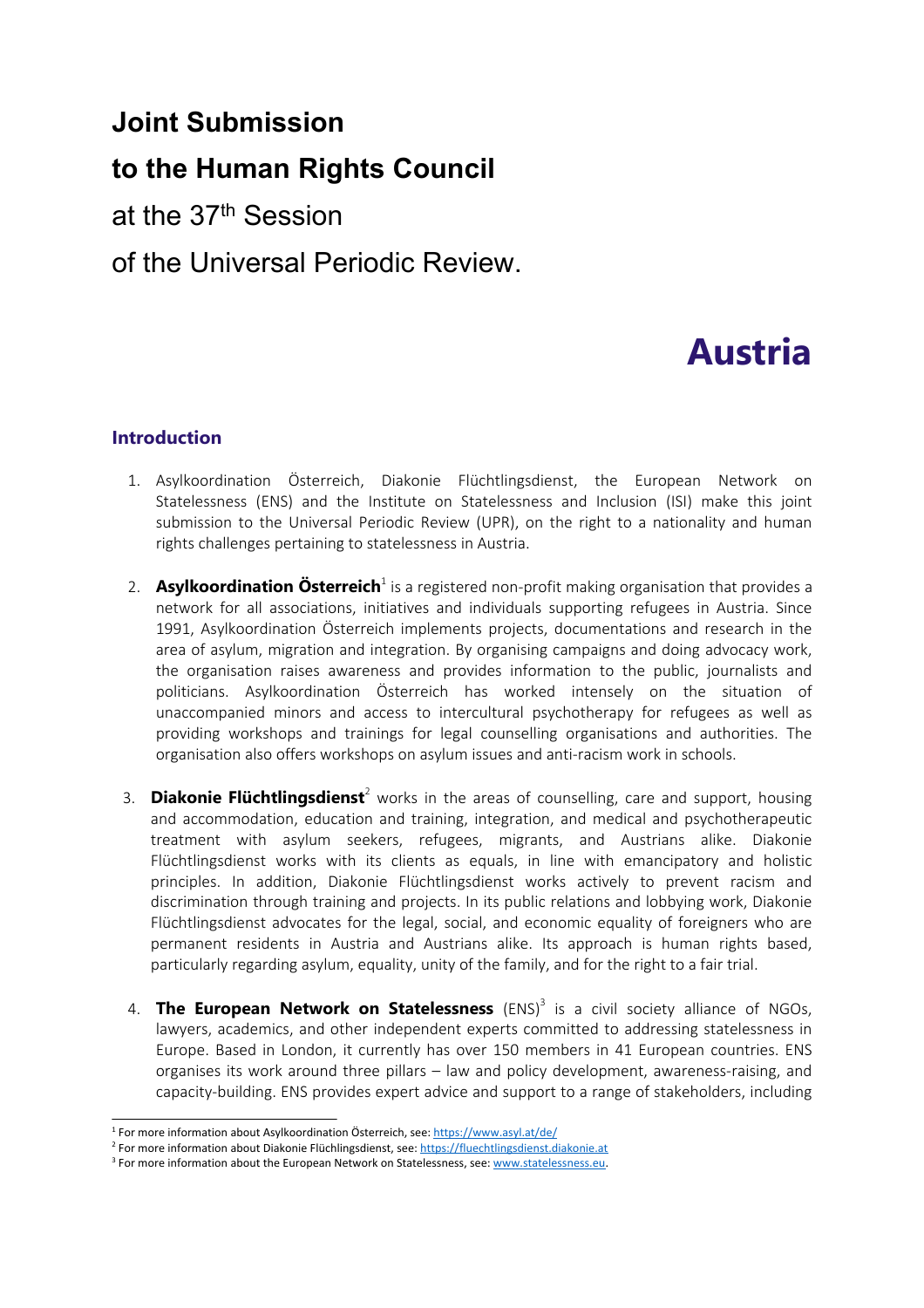governments. This submission partially draws on information and analysis from ENS'<sup>s</sup> Statelessness Index, which covers Austria. 4

- 5. **The Institute on Statelessness and Inclusion** (ISI) 5 is an independent non-profit organisation dedicated to promoting an integrated, human rights-based response to the injustice of statelessness and exclusion. Established in August 2014, it is the first and only global centre committed to promoting the human rights of stateless persons and ending statelessness. The Institute has made nearly 70 country specific UPR submissions on the human rights of stateless persons out of which, 19 were joint submissions with ENS, and also compiled summaries of the key human rights challenges related to statelessness in all countries under review under the 23<sup>rd</sup> to the 36<sup>th</sup> UPR Sessions.
- 6. This submission focuses on:
	- I. Children'<sup>s</sup> right to <sup>a</sup> nationality
	- II. Statelessness determination and status
	- III. Facilitated naturalisation
	- IV. Economic and social rights of stateless persons
	- V. Risks of arbitrary detention of stateless persons
	- VI. The impact of COVID-19 on Stateless Persons in Austria.

#### **Previous UPR of Austria under the First and Second Cycle**

7. Austria was previously reviewed during the 10th and 23rd sessions of the UPR, in 2010 and 2015 respectively. During the first cycle, Austria did not receive any recommendations relating to the right to a nationality and statelessness.<sup>6</sup> During the second cycle, Austria received one recommendation by Portugal, namely, to address the limitations for children born out of wedlock in accessing Austrian nationality and to ensure non-discrimination, which it accepted. 7

#### **Austria'<sup>s</sup> International obligations**

- 8. Austria has international obligations to protect the right to <sup>a</sup> nationality and protect the rights of stateless persons on the basis of UN and regional treaties to which it is <sup>a</sup> party. These include, the International Covenant on Civil and Political Rights (ICCPR) (see Article 24.3), the International Covenant on Economic, Social and Cultural Rights (ICESCR) (see Articles 2.2 and 3), the Convention of the Rights of the Child (CRC) (see Articles 2, 3, 7 and 8), the Convention on the Elimination of All Forms of Discrimination against Women (CEDAW) (see Article 9), the International Convention on the Elimination of All Forms of Racial Discrimination (CERD) (see Article 5(d)(iii)), the Convention on the Rights of Persons with Disabilities (CRPD) (see Article 18) and the International Convention for the Protection of All Persons from Enforced Disappearance (ICPPED) (see Article 25).
- 9. Austria is also party to the European Convention on Nationality and other relevant regional treaties or declarations, including, among others, the 2006 Council of Europe Convention on the Avoidance of Statelessness in Relation to State Succession, the 1950 European Convention on

<sup>4</sup> <https://index.statelessness.eu/country/austria>

<sup>&</sup>lt;sup>5</sup> For more information about the Institute on Statelessness and Inclusion, see: [www.institutesi.org](http://www.institutesi.org).

<sup>&</sup>lt;sup>6</sup> A/HRC/17/8, 18 March 2011, available at: <https://undocs.org/A/HRC/17/8>

<sup>&</sup>lt;sup>7</sup> A/HRC/31/12, 22 December 2015, available at: <https://undocs.org/A/HRC/31/12>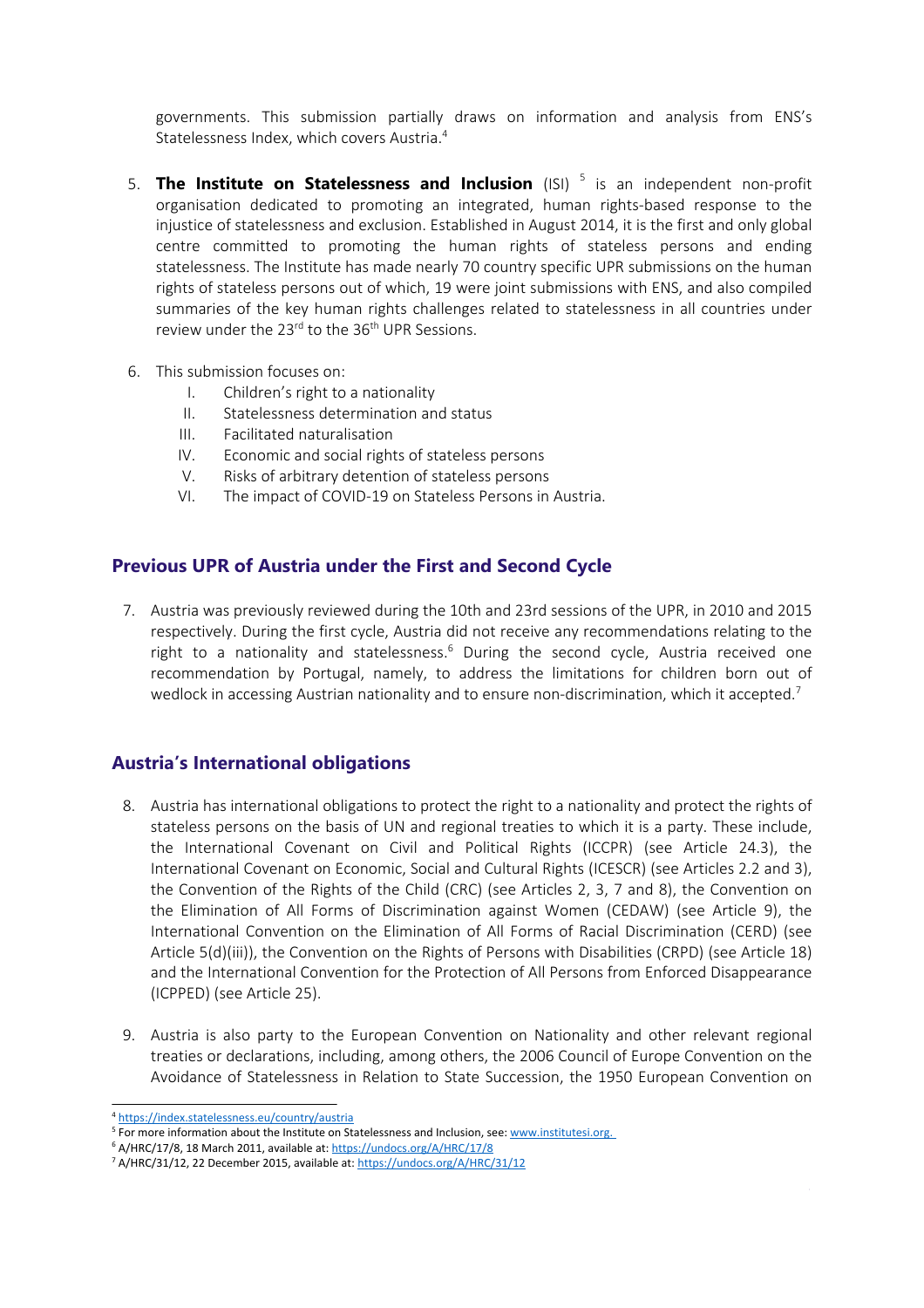Human Rights and Fundamental Freedoms (ECHR) and the European Social Charter (ESC).

- 10. Austria is party to the 1954 Convention on the Status of Stateless Persons (1954 Convention) and to the 1961 Convention on the Reduction of Statelessness (1961 Convention).<sup>8</sup> Austria has one reservation in respect of the 1954 Convention, namely that it shall be bound by article 27 of the Convention (concerning the issuance of identity papers) only as regards stateless persons lawfully staying in its territory.<sup>9</sup> At the same time, Austria made one declaration, namely to fulfil its obligation under article 28 by issuing specific 'Foreigners' Passports' (*Fremdenpass*) to stateless people lawfully staying on its territory.<sup>10</sup> Austria maintains two reservations to article 8 of the 1961 Convention, permitting deprivation of nationality even if it results in statelessness where <sup>a</sup> person voluntarily enters the armed forces of another State or where <sup>a</sup> person, being in the service of <sup>a</sup> foreign State, conducts herself in <sup>a</sup> manner seriously prejudicial to the interests or to the prestige of the Republic of Austria. $^{\rm 11}$
- 11. Austria retains 11 reservations to the European Convention on Nationality impacting on statelessness. <sup>12</sup> More specifically, Austria allows for gender discrimination in the acquisition of nationality by descent as it declares that "*the term "parents/parents" used in Articles 6 and 7 of this Convention does not, according to the Austrian legislation on nationality, include the father of children born out of wedlock".* Moreover, Austria imposes <sup>a</sup> six-month age limit on the acquisition of nationality by foundlings as under Article 6, paragraph 1, lit (b), it declares to "*retain the right that foundlings found in the territory of the Republic are regarded, until proven* to the contrary, as nationals by descent only if they are found under the age of six months". Austria also provides no facilitation of naturalisation for stateless people as under Article 6, paragraph 4, lit (g), it declares to *"retain the right not to facilitate the acquisition of its nationality for stateless persons and recognised refugees lawfully and habitually resident on its territory (i.e. main domicile) for this reason alone."*. Austria also retains the right to deprive <sup>a</sup> national of their nationality even if this could result in statelessness under the circumstances specified in the Australian Nationality Act.<sup>13</sup>
- 12. In 2017, the United Nations High Commissioner for Refugees (UNHCR) made the following recommendations to Austria as part of its mapping study on statelessness in Austria: <sup>14</sup>
	- *a. 'Establish an accessible, fair and efficient procedure to determine statelessness;*
	- *b. Designate <sup>a</sup> centralised authority to assess and take first instance decisions on statelessness;*
	- *c. Provide guidance to municipalities on the registration of stateless people and persons of undetermined and unknown nationality;*
	- *d. Improve the collection of statistics on the phenomenon of statelessness in Austria;*
	- *e. Ensure the early and correct identification of stateless persons and solutions for situations where the State of purported nationality refuses to cooperate;*

<sup>8</sup> The 1954 Convention entered into force in Austria on 8 May 2008; The 1961 Convention entered into force in Austria on 13 December 1975.

<sup>&</sup>lt;sup>9</sup> UN Treaty Collections, Status of Treaties,

[https://treaties.un.org/Pages/ViewDetailsII.aspx?src=TREATY&mtdsg\\_no=V-3&chapter=5&Temp=mtdsg2&clang=\\_en#EndDec](https://treaties.un.org/Pages/ViewDetailsII.aspx?src=TREATY&mtdsg_no=V-3&chapter=5&Temp=mtdsg2&clang=_en#EndDec) ; UNHCR, Mapping Statelessness in Austria, January 2017, available at https://www.refworld.org/docid/58b6e5b14.html, para 101. <sup>10</sup> UN Treaty Collections, Status of Treaties,

[https://treaties.un.org/Pages/ViewDetailsII.aspx?src=TREATY&mtdsg\\_no=V-3&chapter=5&Temp=mtdsg2&clang=\\_en#EndDec](https://treaties.un.org/Pages/ViewDetailsII.aspx?src=TREATY&mtdsg_no=V-3&chapter=5&Temp=mtdsg2&clang=_en#EndDec); UNHCR, Mapping Statelessness in Austria, January 2017, para 101.

<sup>&</sup>lt;sup>11</sup> UN Treaty Collections, Status of Treaties,

[https://treaties.un.org/Pages/ViewDetails.aspx?src=TREATY&mtdsg\\_no=V-4&chapter=5&clang=\\_en](https://treaties.un.org/Pages/ViewDetails.aspx?src=TREATY&mtdsg_no=V-4&chapter=5&clang=_en); Leonhard Call (ENS Individual Member), Country Profile: Austria, February 2020, 2.

 $^{12}$  Reservations and Declarations for Treaty No.166 - European Convention on Nationality Declarations in force as of today Status as of 06/07/2020, available at: [https://www.coe.int/en/web/conventions/full-list/-/conventions/treaty/166/declarations?p\\_auth=KpTCkhdh](https://www.coe.int/en/web/conventions/full-list/-/conventions/treaty/166/declarations?p_auth=KpTCkhdh) <sup>13</sup> Ibid. See also: <https://index.statelessness.eu/country/austria>

<sup>&</sup>lt;sup>14</sup> UNHCR, Mapping Statelessness in Austria, January 2017, 14 (Executive Summary).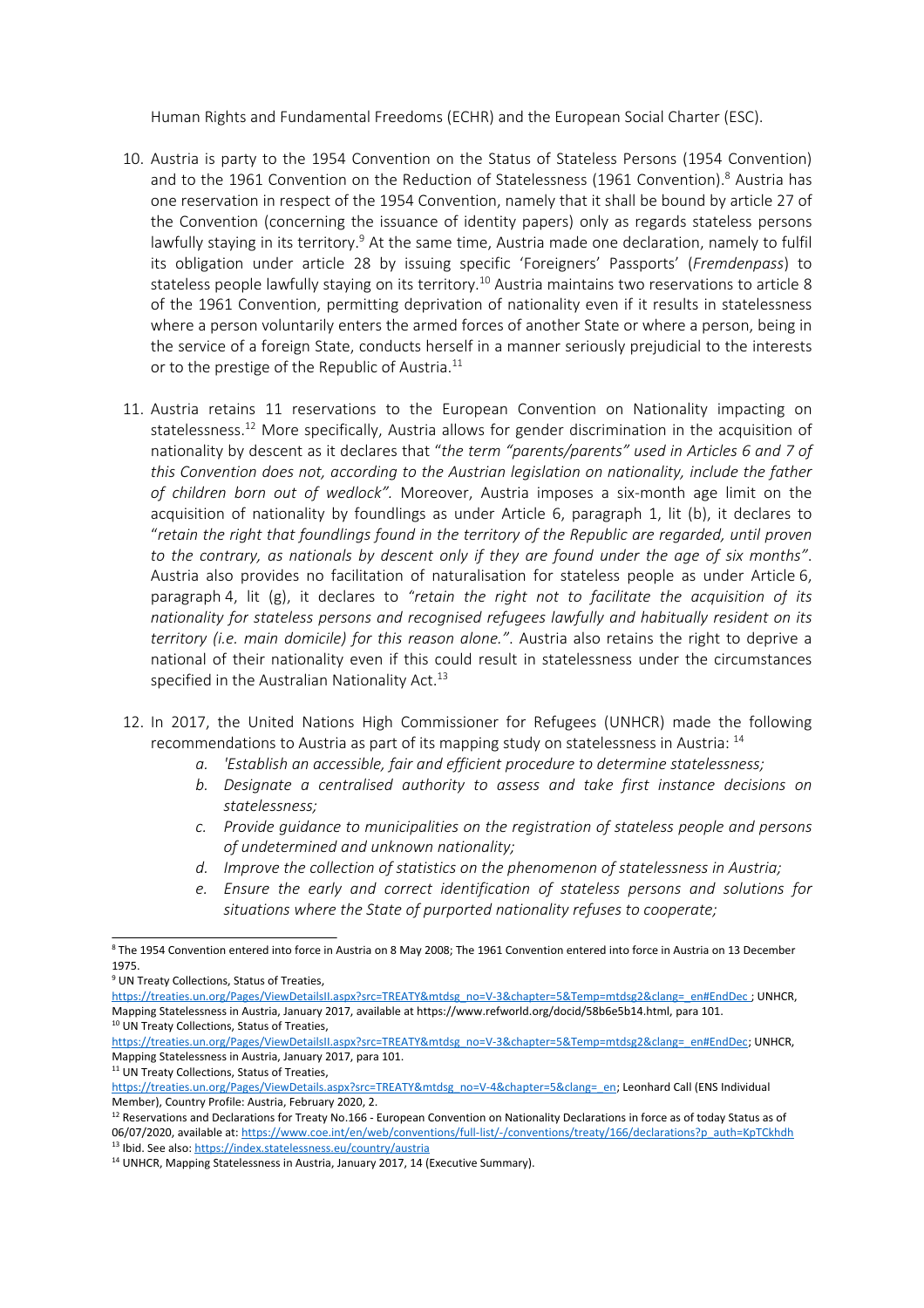- *f. Incorporate <sup>a</sup> new ground of residence for stateless persons in the Austrian Asylum Act;*
- *g. Foresee <sup>a</sup> renewable residence permit with <sup>a</sup> validity of at least two years for each person recognised as being stateless;*
- *h. Establish <sup>a</sup> legal basis for the automatic acquisition of the Austrian nationality at birth by children born on Austrian territory who would otherwise be stateless; and*
- *i. Facilitate the naturalisation of stateless persons.'*

#### **Stateless Population Data**

- 13. As the Council of the European Union has elaborated, states should collect reliable quantitative and qualitative data on statelessness and adopt and strengthen measures to count stateless persons on their territory.<sup>15</sup> The last census that took place in Austria in 2011 recorded 5,289 people as 'stateless' or of 'undetermined' or 'unknown' nationality. 16 The Central Register of Residents recorded, as of 1 January 2019, 423 'stateless', 948 'unknown nationality' and 10,870 'undetermined nationality'.<sup>17</sup> The data in the Central Register of Residents is disaggregated by age (70% are children under 14), gender (46% are women) and place of residence (70% reside in Vienna). There are several other sources of disaggregated data on naturalisations, births, deaths and residence permits. The Ministry of Interior also reports asylum data under the category 'unknown nationality', and records the nationality of immigration detainees, but it does not publish the latter. 18
- 14. A mapping study on Statelessness in Austria was published by UNHCR in 2017 elaborating, *inter alia*, on Austria'<sup>s</sup> lack of <sup>a</sup> centralised statelessness determination procedure nor any guidance on how to apply the different nationality categories used by the authorities, which are currently applied inconsistently.<sup>19</sup> For instance, whether individuals in a particular situation are classified as 'stateless', 'unknown nationality' or 'undetermined nationality' in the Central Register of Residents may vary among municipalities.<sup>20</sup> The Ministry of Interior records the nationality of immigration detainees but it does not publish statistics on persons held in immigration detention.
- 15. The above numbers do not provide an accurate statistical overview of Austria's stateless population. As Austria does not have <sup>a</sup> dedicated statelessness determination procedure, official statistics tend to only cover those legally resident in Austria and persons who apply for international protection, whereas stateless persons living with irregular residence status in Austria are mainly invisible in the data. 21

#### **National Law**

<sup>&</sup>lt;sup>15</sup>Conclusions of the Council of the European Union and the Representatives of the Governments of the Member States on Statelessness, 4 December 2015, <http://www.consilium.europa.eu/en/press/press-releases/2015/12/04/council-adopts-conclusions-on-statelessness/>

<sup>&</sup>lt;sup>16</sup> Statistik Austria, Volkszählungen 1951 bis 2001, Registerzählung 2011, Bevölkerung nach [Staatsangehörigkeit](https://www.statistik.at/web_de/statistiken/menschen_und_gesellschaft/bevoelkerung/volkszaehlungen_registerzaehlungen_abgestimmte_erwerbsstatistik/bevoelkerung_nach_demographischen_merkmalen/index.html#index2) und Geschlecht 1951 bis <u>[2011](https://www.statistik.at/web_de/statistiken/menschen_und_gesellschaft/bevoelkerung/volkszaehlungen_registerzaehlungen_abgestimmte_erwerbsstatistik/bevoelkerung_nach_demographischen_merkmalen/index.html#index2)</u><br><sup>17</sup> Statistik Austria, Statistik des Bevölkerungsstandes,

a) Bevölkerung am 1.1.2019 nach detaillierter [Staatsangehörigkeit](https://www.statistik.at/web_de/statistiken/menschen_und_gesellschaft/bevoelkerung/bevoelkerungsstruktur/bevoelkerung_nach_staatsangehoerigkeit_geburtsland/index.html) und Geschlecht bzw. Altersgruppen b) Bevölkerung am 1.1.2019 nach detaillierter [Staatsangehörigkeit](https://www.statistik.at/web_de/statistiken/menschen_und_gesellschaft/bevoelkerung/bevoelkerungsstruktur/bevoelkerung_nach_staatsangehoerigkeit_geburtsland/index.html) und Bundesland

<sup>&</sup>lt;sup>18</sup> See: <https://index.statelessness.eu/country/austria>.

<sup>&</sup>lt;sup>19</sup> See generally: UNHCR, Mapping Statelessness in Austria, January 2017, chapter 3.

<sup>&</sup>lt;sup>20</sup> UNHCR, Mapping Statelessness in Austria, January 2017, para 80.

 $^{21}$  UNHCR, Mapping Statelessness in Austria, January 2017, paras 3, 12, 17, 18, 80, 298 and chapter 3.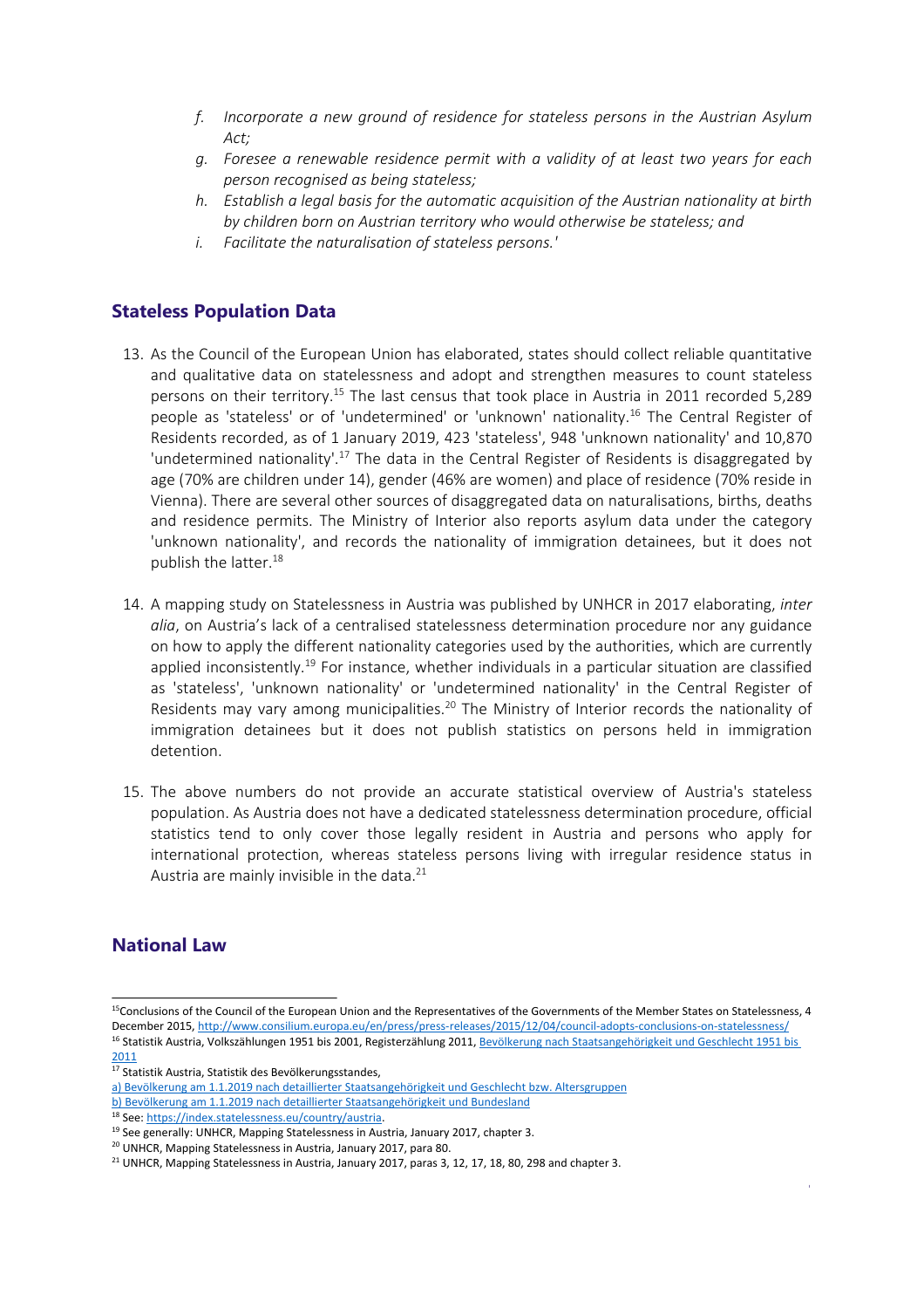- 16. There is <sup>a</sup> non-automatic provision in the Austrian Nationality Act that permits children born stateless in Austria to acquire Austrian nationality by application if they have been stateless from birth; lived lawfully in Austria for at least ten years (five years of continuous residence preceding the application); are between 18 and 20 years of age; and have not been convicted by <sup>a</sup> domestic court for certain offences or by <sup>a</sup> domestic or <sup>a</sup> foreign court to more than five years in prison. 22 Additionally, all children born in Austria, regardless of their residence status, may qualify for discretionary naturalisation after six years of residence subject to the other standard requirements for naturalisation. 23
- 17. A new-born child of unknown parentage found on Austrian territory is regarded as <sup>a</sup> national by descent, until proven to the contrary. Austrian nationality may not be withdrawn from foundlings if this would lead to statelessness. There is an explicit age-limit of six months, meaning that the safeguard does not apply to all young children not yet able to communicate the identity of their parents or place of birth.<sup>24</sup>
- 18. Under the Austrian Nationality Act, <sup>a</sup> child national adopted by foreign parents does not lose their Austrian nationality before <sup>a</sup> new nationality is acquired. However, they do lose their Austrian nationality automatically if they acquire another one during the adoption through an explicit declaration of intent. A child under the age of 14 residing in Austria and adopted by Austrian national parents is entitled to apply for nationality subject to certain conditions. Nationality will be granted within six weeks of the application and the residence requirement may be waived if the adoptive parents' centre of interest and continuous lawful residence have been abroad for more than 12 months. 25
- 19. There are facilitated naturalisation procedures for people born stateless in Austria (subject to the conditions referred to in para. 16) but there is no facilitated procedure for stateless people (including children) who were not born in Austria.<sup>26</sup> Like other foreign nationals, stateless people may qualify for discretionary naturalisation after ten years of legal residence, or, at the earliest six years if additional integration requirements can be met. In addition to residence, applicants must have <sup>a</sup> regular income, must not be dependent on social assistance (with some exceptions e.g. disability), must not have <sup>a</sup> criminal record, must have '<sup>a</sup> positive attitude towards the Republic of Austria', pass <sup>a</sup> citizenship test, and pay <sup>a</sup> fee of approximately 1200-2500 EUR (reduced for minors) depending on the province and grounds for naturalisation). There are no fee waivers or exemptions for stateless people, except for the possibility to be exempt from providing documents that are normally required for naturalisation but are not available to them, such as passports and birth certificates.<sup>27</sup>

#### **ISSUE 1 – Children'<sup>s</sup> Right to <sup>a</sup> Nationality**

 $^{22}$  Articles 8 and 14 Staatsbürgerschaftsgesetz 1985, BGBI No. 311/1985 as amended by BGBI I No. 61/2018 (DE), Unofficial English translation (amended version as of BGBl I No. 56/2018)

<sup>&</sup>lt;sup>23</sup> Article 11a(4)(3) Staatsbürgerschaftsgesetz 1985, BGBl No. 311/1985 as amended by BGBl I No. 61/2018 (DE), Unofficial English translation (amended version as of BGBl I No. 56/2018)

<sup>&</sup>lt;sup>24</sup> Article 8 Staatsbürgerschaftsgesetz 1985, BGBI No. 311/1985 as amended by BGBI I No. 61/2018 (DE), Unofficial English translation (amended version as of BGBl I No. 56/2018)

<sup>&</sup>lt;sup>25</sup> Articles 27 and 28 Staatsbürgerschaftsgesetz 1985, BGBI No. 311/1985 as amended by BGBI I No. 61/2018 (DE), Unofficial English translation (amended version as of BGBl I No. 56/2018); Article 11b Staatsbürgerschaftsgesetz 1985, BGBl No. 311/1985 as amended by BGBl I No. 61/2018 (DE), Unofficial English translation (amended version as of BGBl I No. 56/2018)

<sup>&</sup>lt;sup>26</sup> Articles 8, 10-11, 11a(4)(3) and 19(8)(3) Staatsbürgerschaftsgesetz 1985, BGBl No. 311/1985 as amended by BGBl I No. 61/2018 (DE), Unofficial English translation (amended version as of BGBl I No. 56/2018)

<sup>&</sup>lt;sup>27</sup> ENS Statelessness Index Austria, Country Survey 2019, SDS15a, available here:

https://index.statelessness.eu/sites/default/files/Index%20Survey%202019%20-%20Austria.pdf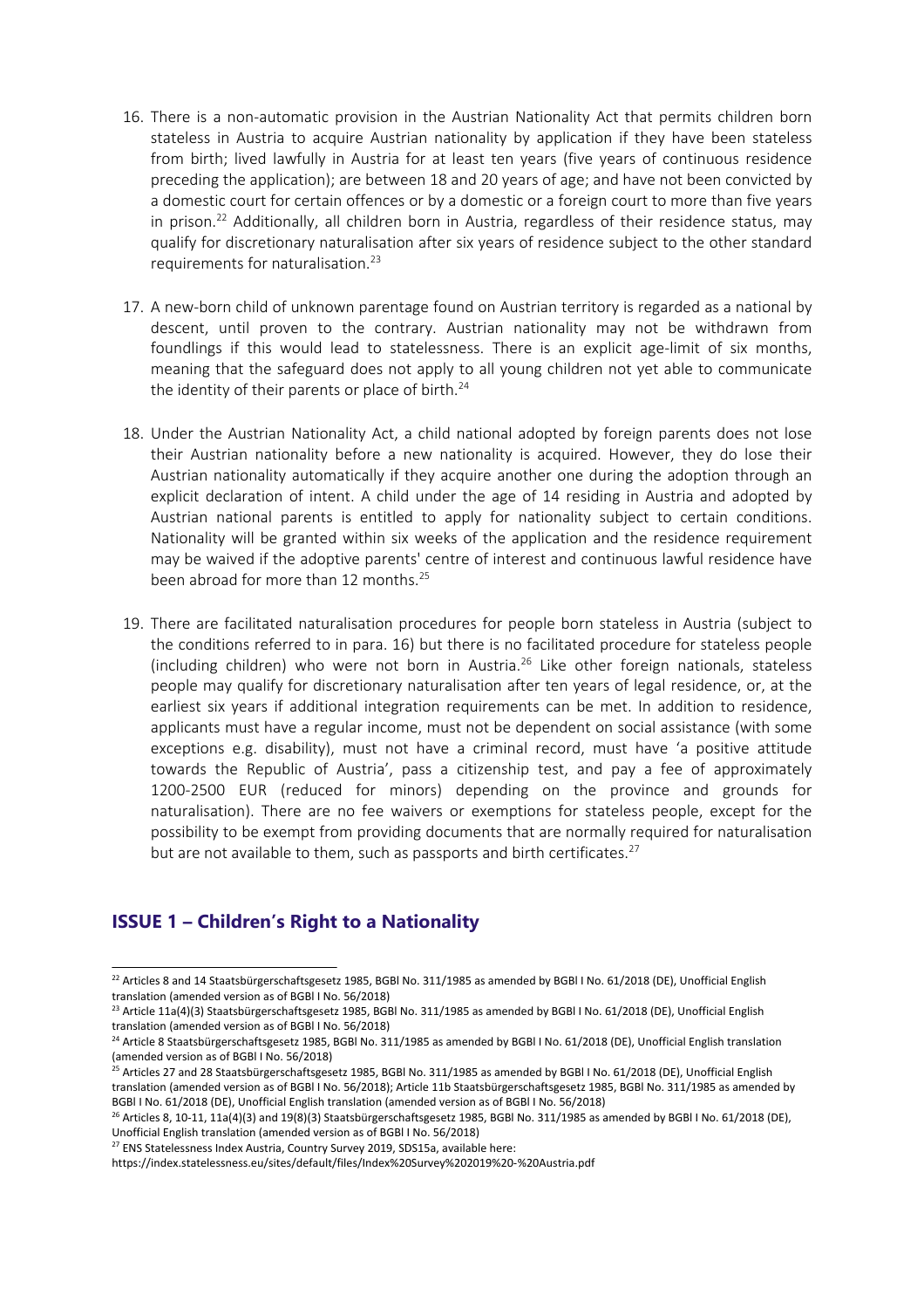- 20. Every child has <sup>a</sup> right to <sup>a</sup> legal identity and nationality. This is <sup>a</sup> core principle of international law, which if applied in <sup>a</sup> comprehensive and non-discriminatory manner, would result in the prevention and reduction of statelessness.<sup>28</sup> There are several gaps in the prevention and reduction of statelessness in Austrian law and practice.
- 21. Children born stateless in Austria must meet requirements that go beyond the 1961 Convention before acquiring Austrian nationality. Nationality is not granted automatically and may only be applied for by children born stateless in Austria, who have lived lawfully in Austria for at least ten years (with five years continuous residence preceding the application), are between 18 and 20 years of age and have not been convicted for certain offences or for <sup>a</sup> certain period. Foundlings are considered Austrian until proven to the contrary, but this rule only applies to infants up to six months old. 29
- 22. In adoption proceedings, there are gaps in safeguards that result in some risk of statelessness as the acquisition of Austrian nationality applies only to children under 14, is not automatic and is subject to some discretion on the part of the authorities. The provisions for the acquisition of Austrian nationality by children born to Austrian nationals abroad are discriminatory. 30
- 23. Birth registration law and practice in Austria is generally good and thus does not create <sup>a</sup> risk of statelessness. Parents must submit documents confirming their nationality and civil status, but this is facilitated when they are unable to present the documents and particularly in the asylum context. However, legal and practical barriers exist for stateless people to access late birth registration after the seven-day deadline. $^{\rm 31}$

#### **ISSUE 2 – Statelessness Determination and Status**

- 24. Identifying stateless people in the country is the first step to providing adequate protection and rights enshrined in the 1954 Convention. Although statelessness may be identified in the context of other administrative procedures in Austria, 32 the co-submitting organisations recommend that this is best fulfilled through <sup>a</sup> dedicated statelessness determination procedure, in line with UNHCR's recommendation.<sup>33</sup>
- 25. Currently, there are three possibilities for stateless people to regularise their stay in Austria: through an application for international protection,<sup>34</sup> naturalisation,<sup>35</sup> or a residence permit.<sup>36</sup> Statelessness may also be identified in administrative procedures such as an application for <sup>a</sup>

<sup>33</sup> UNHCR (2014), Handbook on Protection of Stateless Persons,

<sup>&</sup>lt;sup>28</sup> See Article 7 of the UN Convention on the Rights of the Child, read in conjunction with Articles 2 and 3.

<sup>&</sup>lt;sup>29</sup> Articles 8 and 14 Staatsbürgerschaftsgesetz 1985, BGBl No. [311/1985](https://www.ris.bka.gv.at/GeltendeFassung.wxe?Abfrage=Bundesnormen&Gesetzesnummer=10005579) as amended by BGBl I No. 61/2018 (DE), [Unofficial](https://www.refworld.org/docid/5c863d394.html) English [translation](https://www.refworld.org/docid/5c863d394.html) (amended version as of BGBl I No. 56/2018).

<sup>&</sup>lt;sup>30</sup> See: <https://index.statelessness.eu/country/austria>.

 $^{31}$  Articles 9(1) and (2), 35(1), 36, 40(1) and 53(3)(1) Bundesgesetz über die Regelung des Personenstandswesens

<sup>(</sup>Personenstandsgesetz 2013), BGBl I No. 16/2013 as amended by BGBl I No. [104/2018](https://www.ris.bka.gv.at/GeltendeFassung.wxe?Abfrage=Bundesnormen&Gesetzesnummer=20008228); Articles 2(2) and 11(1)(1) Verordnung der Bundesministerin für Inneres über die Durchführung des Personenstandsgesetzes 2013 (Personenstandsgesetz-Durchführungsverordnung 2013), BGBI II No. [324/2013](https://www.ris.bka.gv.at/GeltendeFassung.wxe?Abfrage=Bundesnormen&Gesetzesnummer=20008627) as amended by BGBI II No. 59/2019; Article 29(1)(11) 22a BFA-Verfahrensgesetz, BGBI I [2012/87](https://www.ris.bka.gv.at/GeltendeFassung.wxe?Abfrage=Bundesnormen&Gesetzesnummer=20007944) idF BGBI I [2019/53](https://www.ris.bka.gv.at/GeltendeFassung.wxe?Abfrage=Bundesnormen&Gesetzesnummer=20007944) (DE), Unofficial English [translation](https://www.refworld.org/docid/5c863e697.html) (amended version as of BGBl I No. 56/2018).

<sup>&</sup>lt;sup>32</sup> ENS Statelessness Index Austria, Country Survey 2019, SDS10a, available here:

https://index.statelessness.eu/sites/default/files/Index%20Survey%202019%20-%20Austria.pdf

<http://www.unhcr.org/uk/protection/statelessness/53b698ab9/handbook-protection-stateless-persons.html>. <sup>34</sup> Bundesgesetz über die Gewährung von Asyl (Asylgesetz 2005), BGBl I No. 100/2005 as amended by BGBl I No. 53/2019 (DE), Unofficial English translation (amended version as of BGBl I No. 56/2018)

<sup>&</sup>lt;sup>35</sup> Articles 8 and 10-14 Staatsbürgerschaftsgesetz 1985, BGBI No. 311/1985 as amended by BGBI I No. 61/2018 (DE), Unofficial English translation (amended version as of BGBl I No. 56/2018)

<sup>&</sup>lt;sup>36</sup> Article 19(8)(3) Bundesgesetz über die Niederlassung und den Aufenthalt in Österreich (Niederlassungs- und Aufenthaltsgesetz), BGBl I No. 100/2004 as amended by BGBl I No. 25/2019 (DE), Unofficial English translation (amended version as of BGBl I No. 56/2018)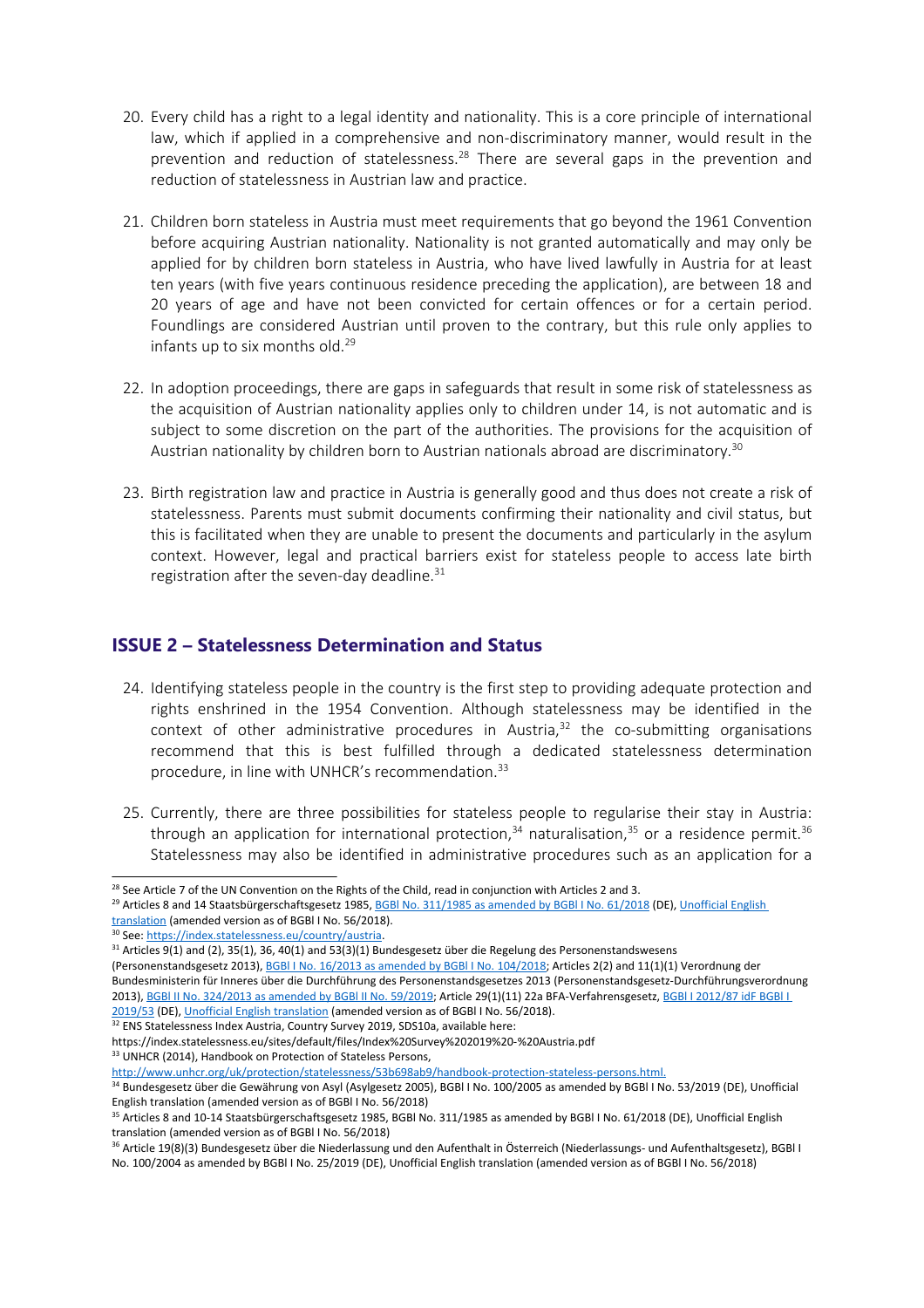'Foreigners' Passport' (*Fremdenpass*) for legally residing stateless people (or those with undetermined nationality) without a valid travel document,<sup>37</sup> a 'Tolerated Stay Card' (*Duldungskarte*) in cases of non-removability, 38 or by civil registration offices in the context of birth registration, marriage or any other civil status case.<sup>39</sup>

- 26. However, none of these procedures provide for <sup>a</sup> right of residence simply by virtue of being stateless. There is no obligation in law to consider <sup>a</sup> claim of statelessness within another procedure, no instructions on how to make <sup>a</sup> claim for statelessness, and no specific training or guidelines for authorities on how to identify or assess statelessness.<sup>40</sup> The burden of proof in statelessness determination and the standard of proof in applications for <sup>a</sup> 'Foreigners' Passport' and <sup>a</sup> 'Tolerated Stay Card' are not established in law, however, jurisprudence has determined that the threshold of substantiation should not be too high when statelessness is indicated in the proceedings.<sup>41</sup> Procedural safeguards, such as access to legal aid, interviews and interpreting also vary depending on the procedure. 42
- 27. Without legal residence on another basis, stateless people have access only to emergency medical care and primary education, and may be dismissed from any basic social assistance they were receiving as an asylum seeker if they are refused asylum. 43 There is no legal basis for granting <sup>a</sup> residence permit by virtue of statelessness. Rather, the enjoyment of rights by stateless persons is subject to the same requirements that apply to other foreigners, including conditions relating to legal stay or residence status. Stateless persons are only exempted from the requirement to produce identification documents yet remain subject to all other requirements. 44
- 28. Stateless asylum seekers are until determination of their claims entitled to remain in Austria, benefit from basic social assistance and have access to <sup>a</sup> range of other rights. If their asylum claim is refused, they lose the right to reside in Austria as well as access to most other rights. They may also be fined for unlawful residence. If the authorities determine that they cannot be removed, they have access to basic welfare support, but are not permitted to engage in wageearning employment. Stateless persons who do not have the legal possibility to return to their country of origin or receive protection from another State might hence be trapped in <sup>a</sup> legal limbo for months. 45
- 29. Tolerated Stay procedures are usually lengthy and have <sup>a</sup> high threshold of substantiation to prove that the person cannot be removed from Austria due to no fault of their own.<sup>46</sup> If a 'tolerated stay' is granted, when removal is considered impossible for practical reasons not attributable to them, stateless persons can apply for <sup>a</sup> 'special protection', after one year of 'tolerated stay', if they have <sup>a</sup> clean criminal record and do not pose <sup>a</sup> threat to public security. 47 Individuals meeting these conditions are issued <sup>a</sup> 'special protection' residence

<sup>&</sup>lt;sup>37</sup> Articles 46a and 88(2) Fremdenpolizeigesetz 2005, BGBl I No. 100/2005 as amended by BGBl I No. 56/2018 (DE), Unofficial English translation (amended version as of BGBl I No. 56/2018)

<sup>&</sup>lt;sup>38</sup> Ibid.

<sup>&</sup>lt;sup>39</sup> Article 35(2)(2) Bundesgesetz über die Regelung des Personenstandswesens (Personenstandsgesetz 2013), BGBl I No. 16/2013 as amended by BGBl I No. 105/2018

<sup>40</sup> See <https://index.statelessness.eu/country/austria>

<sup>41</sup> *Szymanski, W.* (2015)*, '*§ 88 FPG 2005, Ausstellung von Fremden-pässen', in: *Schrefler-König/Szymanski*, Fremdenpolizei- und Asylrecht, Manz, Wien. Case Law: VwGH 31.8.2017, Ra [2017/21/0024;](https://www.ris.bka.gv.at/Dokument.wxe?ResultFunctionToken=db4b5df8-5864-4cd1-841f-410b25e5b4a0&Position=1&Abfrage=Vwgh&Entscheidungsart=Undefined&Sammlungsnummer=&Index=&AenderungenSeit=Undefined&SucheNachRechtssatz=False&SucheNachText=True&GZ=&VonDatum=&BisDatum=29.07.2019&Norm=&ImRisSeitVonDatum=&ImRisSeitBisDatum=&ImRisSeit=Undefined&ResultPageSize=100&Suchworte=%27staatenlosigkeit%27&Dokumentnummer=JWT_2017210024_20170831L00) VwGH 20.12.2013, [2013/21/0111](https://www.ris.bka.gv.at/Dokument.wxe?Abfrage=Vwgh&Dokumentnummer=JWT_2013210111_20131220X00); VwGH 3.12.1997, [96/01/0511](https://www.ris.bka.gv.at/Dokument.wxe?Abfrage=Vwgh&Dokumentnummer=JWT_1996010511_19971203X00).

<sup>&</sup>lt;sup>42</sup> See: <https://index.statelessness.eu/country/austria>.

<sup>&</sup>lt;sup>43</sup> See: <https://index.statelessness.eu/country/austria>.

<sup>&</sup>lt;sup>44</sup> UNHCR, Mapping Statelessness in Austria, January 2017, para 139.

<sup>&</sup>lt;sup>45</sup> UNHCR, Mapping Statelessness in Austria, January 2017, para 140. <sup>46</sup> UNHCR, Mapping [Statelessness](https://www.refworld.org/docid/58b6e5b14.html) in Austria, January 2017, para 147.

<sup>&</sup>lt;sup>47</sup> Austrian Asylum Act, section 57(1); UNHCR, Mapping Statelessness in Austria, January 2017, para 151.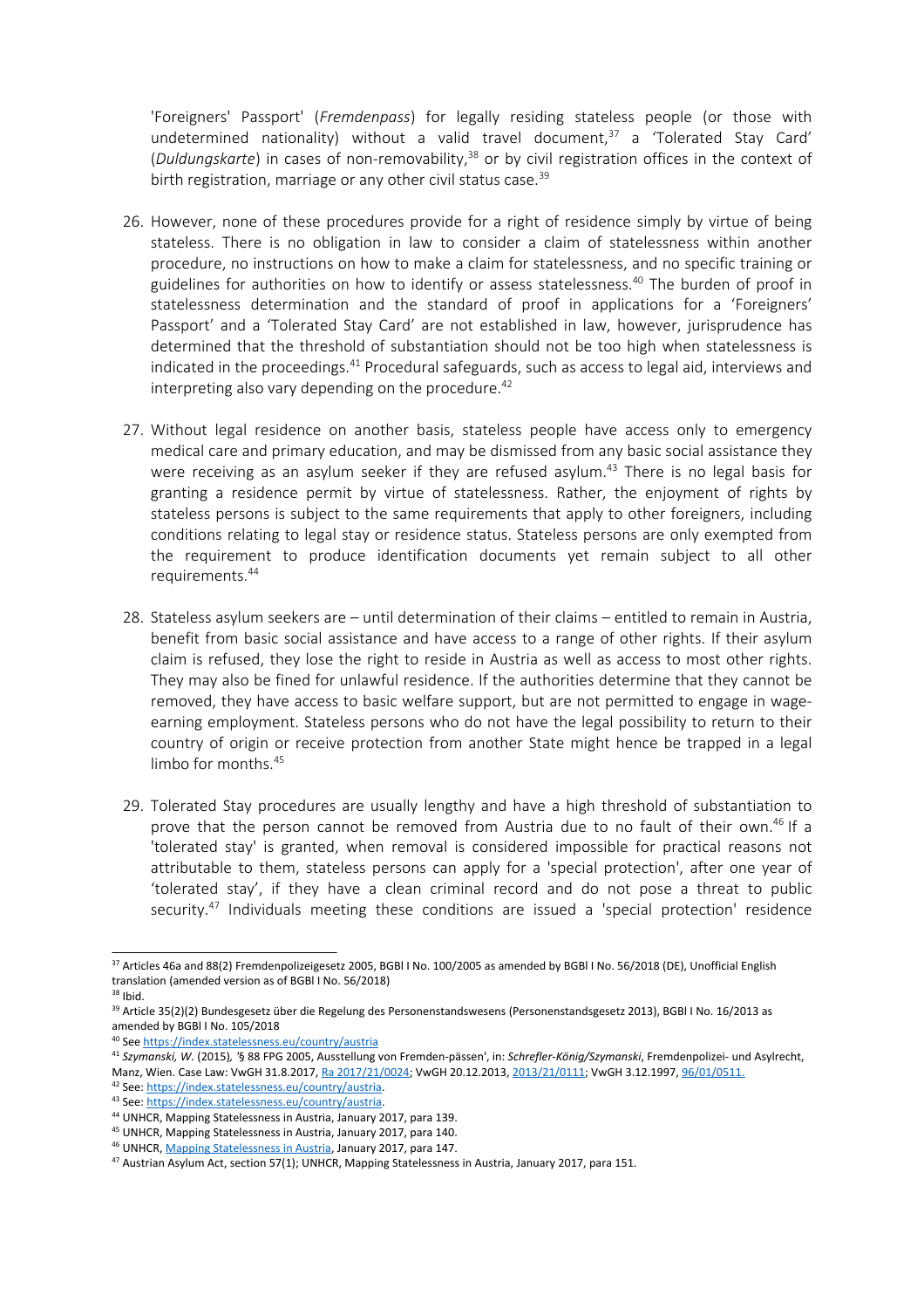permit valid for one year, which can be renewed, provided the qualifying conditions continue to be met. An individual may be able to acquire <sup>a</sup> one-year residence permit with access to the labour market - <sup>a</sup> 'Red-White-Red-Card Plus' - after holding 'special protection' for one year if they can fulfil certain conditions including <sup>a</sup> minimum income, health insurance, housing and <sup>a</sup> specified level of German language skills. 48

<sup>&</sup>lt;sup>48</sup> UNHCR, Mapping Statelessness in Austria, January 2017, paras. 151-155.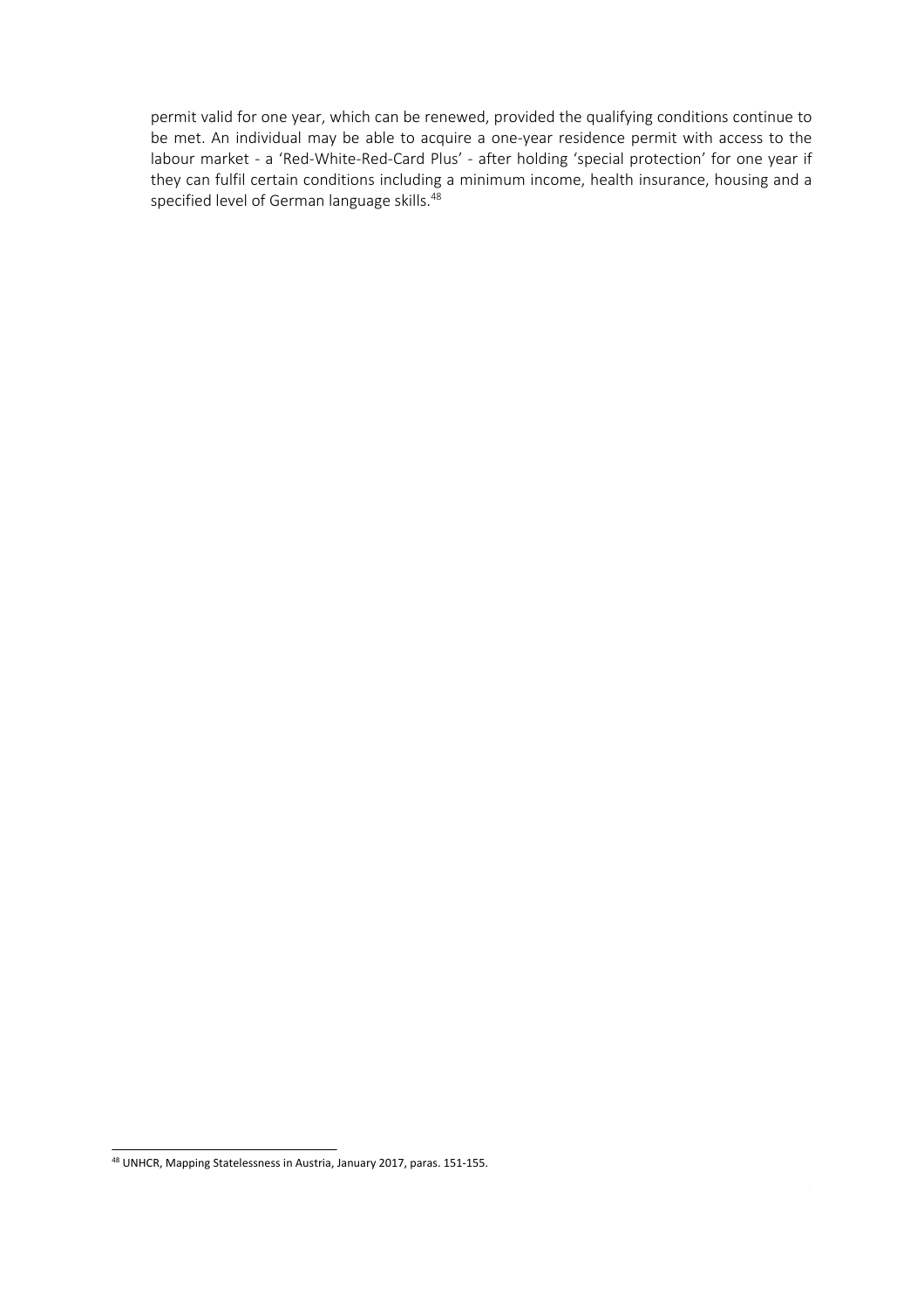#### **ISSUE 3 - Facilitated Naturalisation**

- 30. There are facilitated naturalisation procedures for people born stateless in Austria but there is no facilitated procedure for stateless people who were not born in Austria. As applicable to foreign nationals, stateless people may qualify for discretionary naturalisation after <sup>a</sup> lengthy period of ten years of legal residence and in addition to several other conditions (including, e.g., posing no danger to public order, having <sup>a</sup> regular income, no dependency on welfare or other social assistance, German language skills and basic knowledge of the democratic system and history of Austria) and the payment of <sup>a</sup> high fee (approximately 1200-2500 EUR depending on the province and grounds for naturalisation). There are no fee waivers or exemptions for stateless people, except for the possibility to be exempt from providing documents that are normally required for naturalisation but are not available to them. 49
- 31. Austria has not implemented any other measures specifically aimed at reducing statelessness and gaps in the legal framework on loss and deprivation of nationality may result in statelessness. This includes cases in which <sup>a</sup> person intentionally acquires <sup>a</sup> foreign nationality without having been granted the right to retain their Austrian nationality, and the withdrawal of nationality of <sup>a</sup> dependant spouse or child if the nationality of their family member is withdrawn. 50

#### **ISSUE 4 – Economic and Social Rights of Stateless Persons**

- 32. Austria has not specifically addressed the question of employment for stateless persons. Unlike recognised refugees, there is no explicit provision permitting stateless persons per se the right to seek employment. The ability of stateless persons to engage in lawful employment hence largely depends on factors unrelated to their statelessness, such as the type of residence permit they have (persons with certain permits are permitted to seek employment) or their family situation (spouses of Austrian nationals have full access to the labour market) . The issuance of <sup>a</sup> work permit depends largely on whether or not <sup>a</sup> person who has <sup>a</sup> stronger legal status in Austria (e.g. an Austrian or EU national or <sup>a</sup> person with an unlimited residence permit) is available for the job.<sup>51</sup>
- 33. Regarding the right to education, every child living in Austria irrespective of legal status and nationality – is obliged to attend nine years of schooling after their sixth birthday. While public schools are in principle free of charge, coverage of travel expenses and the costs of buying school requisites may be an issue for parents without (sufficient) income or social assistance. Following completion of their ninth year of schooling, young people generally have the option of entering the workforce by completing an apprenticeship or continuing their education at <sup>a</sup> secondary school. However, for stateless children with no residence permit or <sup>a</sup> limited residence status, access to an apprenticeship or <sup>a</sup> regular job will in practice often not be an option. <sup>52</sup> At the university level, the Austrian Ombudsperson's Board recommended to facilitate equal treatment of stateless persons with Austrian nationals in respect of access to student allowances.<sup>53</sup> Thus far, this recommendation has not been implemented.<sup>54</sup>

<sup>&</sup>lt;sup>49</sup> See: <https://index.statelessness.eu/country/austria>.

<sup>&</sup>lt;sup>50</sup> See: <https://index.statelessness.eu/country/austria>.

<sup>&</sup>lt;sup>51</sup> UNHCR, Mapping Statelessness in Austria, January 2017, para 182.

<sup>&</sup>lt;sup>52</sup> UNHCR, Mapping Statelessness in Austria, January 2017, para 204.

<sup>53</sup> Volksanwaltschaft (Austrian Ombudsman Board), Bericht über die Tätigkeit der Volksanwaltschaft im Jahr 2001 an den Nationalrat und den Bundesrat, May 2002, available (in German) at <https://volksanwaltschaft.gv.at/downloads/5elqn/pb25.pdf.239>, 50-51; UNHCR, Mapping Statelessness in Austria, January 2017, para 205.

<sup>&</sup>lt;sup>54</sup> UNHCR, Mapping Statelessness in Austria, January 2017, para 205.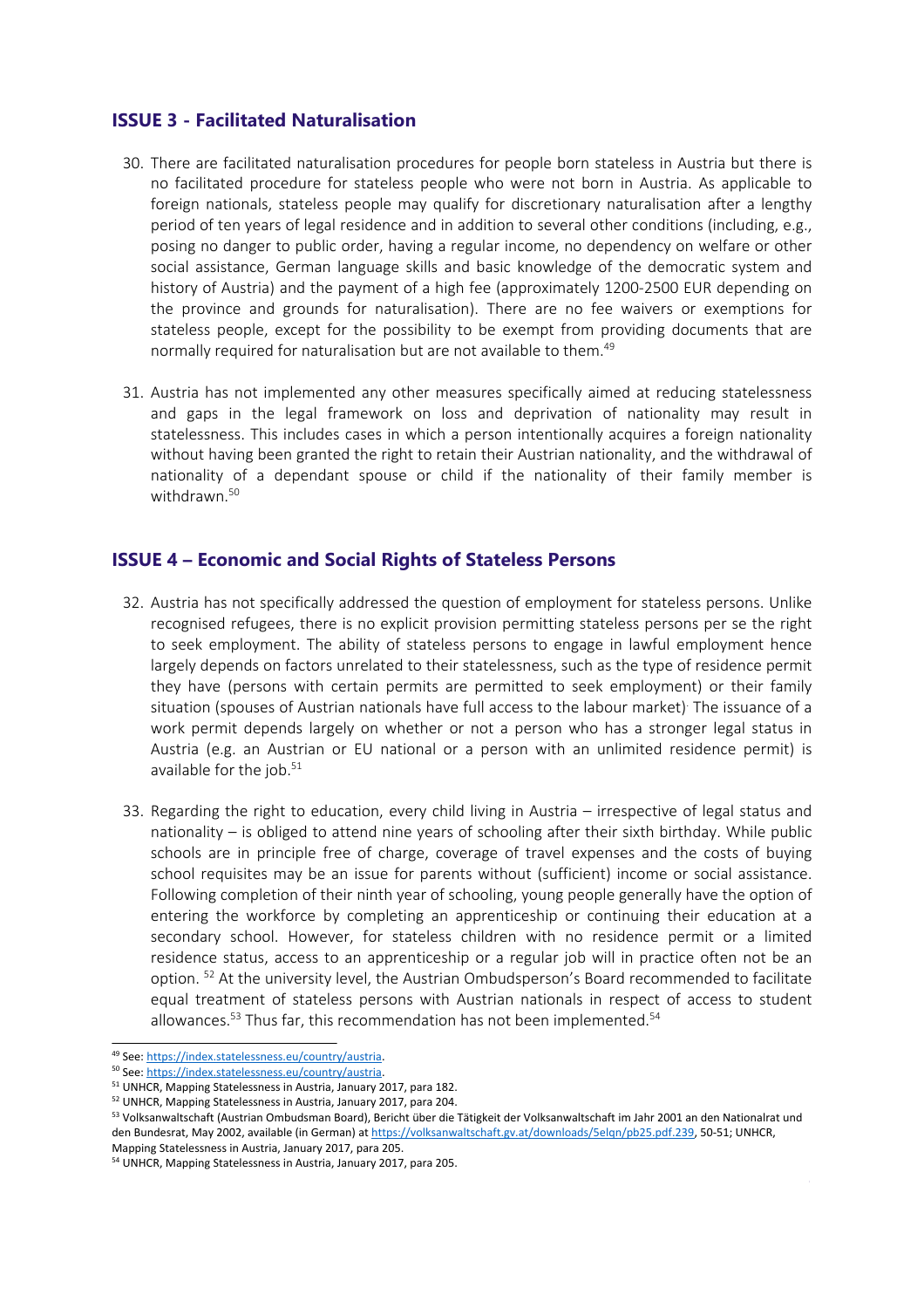34. Housing and accommodation for stateless people and other groups in situations of vulnerability seeking international protection has been reported as inadequate and lacking basic conditions.<sup>55</sup> Reception conditions for asylum-seekers should be improved, including in relation to reception centres, interpretation services and legal assistance. 56

#### **ISSUE 5 – Risks of Arbitrary Detention of Stateless Persons**

- 35. Stateless persons face <sup>a</sup> heightened risk of arbitrary detention particularly where procedural safeguards to identify and determine statelessness and related barriers to removal are lacking.<sup>57</sup> Such arbitrary detention would be in violation of Article 9 of the ICCPR. Austria is bound by the EU Returns Directive, 58 which requires particular attention to be paid to the situation of vulnerable persons, and the revised EU Returns Handbook also requires attention to be paid to the specific situation of stateless persons, ensuring that there is <sup>a</sup> reasonable prospect of removal prior to detaining or prolonging a person's detention.<sup>59</sup> Article 5 of the European Convention on Human Rights, to which Austria is also <sup>a</sup> party, establishes limits to the deprivation of liberty of individuals.
- 36. There are gaps in Austrian law and practice with regard to safeguards against arbitrary detention of stateless people. Statelessness is not considered juridically relevant in decisions to detain, and more than one proposed country of removal (or indeed none if the detained person cannot identify one) may be identified before detention. Since an amendment to the Immigration Police Act ('Aliens Police Act') entered into force in 2018, the purposes allowed go beyond Article 5(1)(f) ECHR, permitting coercive detention for up to four weeks if the person does not cooperate with their removal, and coercive detention may be imposed repeatedly without access to legal aid nor to an effective remedy. 60
- 37. Detention should only be used as <sup>a</sup> measure of last resort, but OHCHR and NGOs have reported that less coercive measures are often not considered with due diligence and their use has diminished in recent years.<sup>61</sup> Vulnerability assessments should be carried out as part of the proportionality test when ordering immigration detention, but this is in practice often limited to <sup>a</sup> police doctor establishing whether <sup>a</sup> person is (still) fit for detention. Statelessness is not considered by law, practice, or jurisprudence to be <sup>a</sup> relevant factor in this assessment.
- 38. Law and policy establish various procedural safeguards including <sup>a</sup> time limit for detention, legal aid, decisions in writing, periodic judicial review and remedies, but practical barriers to

[migration/20170927\\_recommendation\\_on\\_establishing\\_a\\_common\\_return\\_handbook\\_annex\\_en.pdf](https://ec.europa.eu/home-affairs/sites/homeaffairs/files/what-we-do/policies/european-agenda-migration/20170927_recommendation_on_establishing_a_common_return_handbook_annex_en.pdf).

<sup>&</sup>lt;sup>55</sup> Christoph Riedl, Wie Flüchtlingsquartiere sein sollten, 19 June 2020 at <https://blog.diakonie.at/wie-fluechtlingsquartiere-sein-sollten>. <sup>56</sup> Asylum Information Database, Country Report: Austria 2019 Update, at [https://www.asylumineurope.org/sites/default/files/report](https://www.asylumineurope.org/sites/default/files/report-download/aida_at_2019update.pdf)[download/aida\\_at\\_2019update.pdf](https://www.asylumineurope.org/sites/default/files/report-download/aida_at_2019update.pdf); ECRE, Reforming Legal Assistance In Austria: An End To Independent Provision?, 2019, at <https://www.ecre.org/wp-content/uploads/2019/07/Legal-Note-5.pdf>.

<sup>&</sup>lt;sup>57</sup> ENS (2017) Protecting Stateless Persons from Arbitrary Detention: An Agenda for Change,

[https://www.statelessness.eu/sites/www.statelessness.eu/files/attachments/resources/ENS\\_LockeInLimbo\\_Detention\\_Agenda\\_online.pd](https://www.statelessness.eu/sites/www.statelessness.eu/files/attachments/resources/ENS_LockeInLimbo_Detention_Agenda_online.pdf) [f](https://www.statelessness.eu/sites/www.statelessness.eu/files/attachments/resources/ENS_LockeInLimbo_Detention_Agenda_online.pdf).

<sup>58</sup> <https://eur-lex.europa.eu/LexUriServ/LexUriServ.do?uri=OJ:L:2008:348:0098:0107:en:PDF>.

<sup>&</sup>lt;sup>59</sup> European Commission (2017) ANNEX to the COMMISSION RECOMMENDATION establishing a common "Return Handbook" to be used by Member States' competent authorities when carrying out return related tasks, [https://ec.europa.eu/home](https://ec.europa.eu/home-affairs/sites/homeaffairs/files/what-we-do/policies/european-agenda-migration/20170927_recommendation_on_establishing_a_common_return_handbook_annex_en.pdf)[affairs/sites/homeaffairs/files/what-we-do/policies/european-agenda-](https://ec.europa.eu/home-affairs/sites/homeaffairs/files/what-we-do/policies/european-agenda-migration/20170927_recommendation_on_establishing_a_common_return_handbook_annex_en.pdf)

<sup>&</sup>lt;sup>60</sup> Article 46(2)(a) Fremdenpolizeigesetz 2005, BGBI I No. [100/2005](https://www.ris.bka.gv.at/GeltendeFassung.wxe?Abfrage=Bundesnormen&Gesetzesnummer=20004241) as amended by BGBI I No. 56/2018 (DE), Unofficial English [translation](https://www.refworld.org/docid/5c8626fa7.html) (amended version as of BGBl I No. 56/2018).

<sup>&</sup>lt;sup>61</sup> OHCHR, Report of mission to Austria focusing on the human rights of migrants, [particularly](https://www.ohchr.org/Documents/Countries/AT/AustriaReport.pdf) in the context of return, 15-18 October 2018, para 47.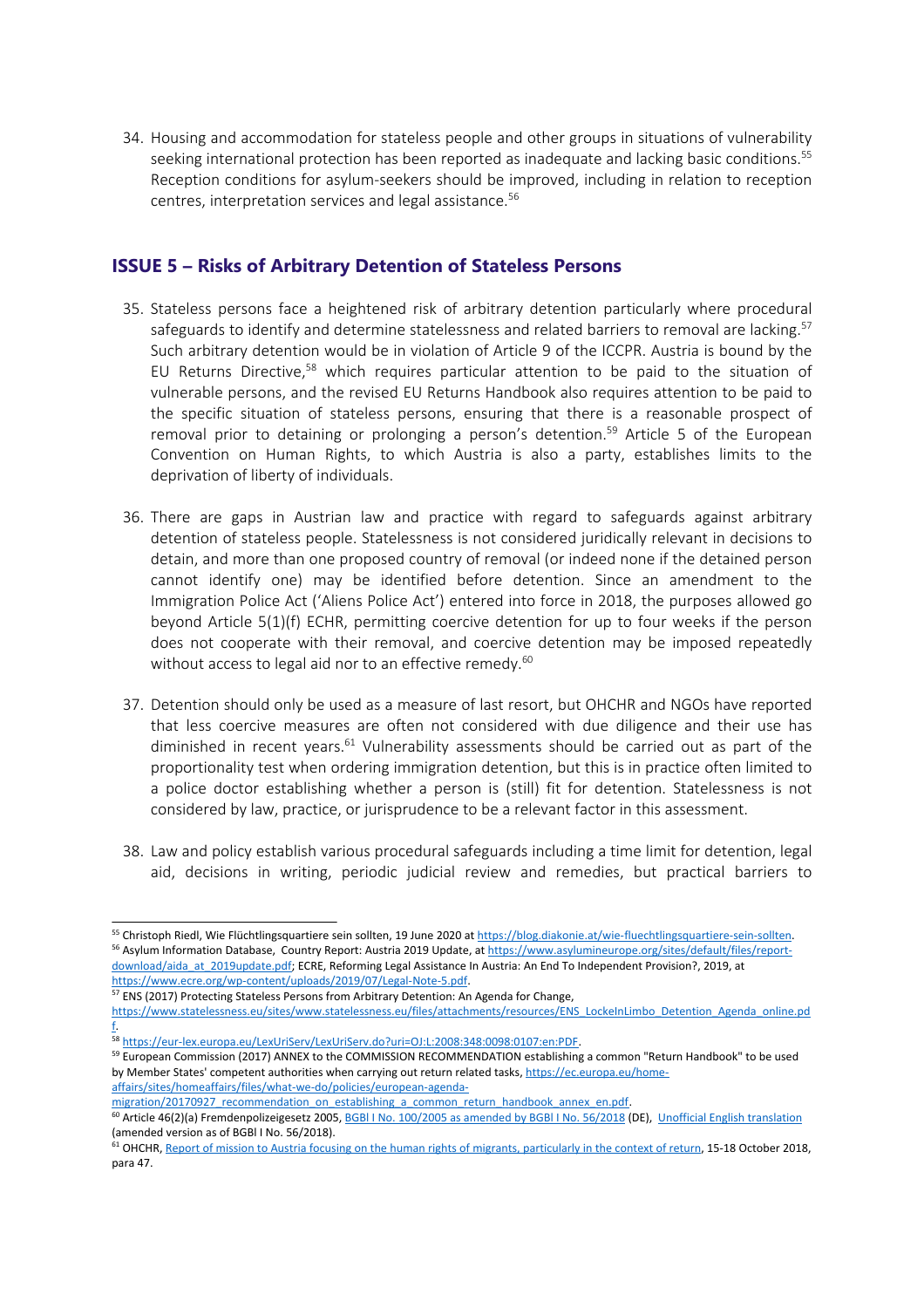accessing these have been reported.<sup>62</sup>

39. There is little protection on release as identification documents are not routinely provided. If removal cannot be carried out for factual reasons outside the control of the individual, the person may apply for 'tolerated stay', which is not regarded as legal stay under domestic law and does not entail the right to work. 63

#### **ISSUE 6 – The Impact of COVID-19 on Stateless Persons in Austria**

40. Stateless people may also be affected by issues that have been recently reported in Austria in the context of the COVID-19 pandemic. These include concerns around the lack of accessible and accurate information relating to COVID-19,<sup>64</sup> and reports that people are being forced to stay in Austria's largest camp for asylum-seekers in the village of "Traiskirchen" due to entry and exit bans imposed by local authorities, thus facing a higher risk of infection.<sup>65</sup> Stateless communities have also reported impacts on their access to rights (healthcare, shelter, work, food, education, etc.), increased discrimination and impact on their ability to access legal support and initiate or progress with legal proceedings.<sup>66</sup>

#### **Recommendations**

- 41. Based on the above information, the co-submitting organisations urge reviewing States to make the following recommendations to Austria:
	- I. Establish <sup>a</sup> legal basis for the automatic acquisition of Austrian nationality at birth by children born on Austrian territory who would otherwise be stateless.
	- II. Remove gender discrimination in the regulations governing the acquisition of Austrian nationality by descent.
	- III. Introduce <sup>a</sup> legal definition of <sup>a</sup> stateless person into Austrian legislation in accordance with article 1 of the 1954 Convention.
	- IV. Withdraw reservations to the 1954 Convention Relating to the Status of Stateless Persons and the European Convention on Nationality.
	- V. Establish <sup>a</sup> fair and accessible statelessness determination procedure in line with UNHCR guidance and good practice, which provides <sup>a</sup> legal basis for granting residence and rights to people determined to be stateless.
	- VI. Consider statelessness as <sup>a</sup> juridically relevant fact in return and detention decisions, in order to prevent arbitrary (immigration) detention of stateless people.

- <sup>64</sup> DerStandard, Auch Innenressort informiert Geflüchtete unvollständig über Corona-Maßnahmen, 17 April 2020, at
- [https://www.derstandard.at/story/2000116939500/auch-innenressort-informiert-gefluechtete-unvollstaendig-ueber-corona](https://www.derstandard.at/story/2000116939500/auch-innenressort-informiert-gefluechtete-unvollstaendig-ueber-corona-massnahmen)[massnahmen](https://www.derstandard.at/story/2000116939500/auch-innenressort-informiert-gefluechtete-unvollstaendig-ueber-corona-massnahmen).

<sup>&</sup>lt;sup>62</sup> See: <https://index.statelessness.eu/country/austria>.

<sup>&</sup>lt;sup>63</sup> See: <https://index.statelessness.eu/country/austria>.

<sup>&</sup>lt;sup>65</sup> DerStandard, Wie Quarantäne von Polizei und Behörden kontrolliert wird, 21 May 2020, at

<https://www.derstandard.at/story/2000117612917/wie-quarantaene-von-polizei-und-behoerden-kontrolliert-wird>; DerStandard, Geflüchtete wehren sich gegen Ausgangsverbot in Traiskirchen, 30 April 2020, at

<https://www.derstandard.at/story/2000117219054/gefluechtete-wehren-sich-gegen-ausgangsverbot-in-traiskirchen>. <sup>66</sup> European Network on Statelessness, "Even before the pandemic, statelessness has been invisible" – Involving stateless people in Europe'<sup>s</sup> COVID-19 response, at

[https://www.statelessness.eu/sites/www.statelessness.eu/files/attachments/resources/COVID-19%20%26%20statelessness\\_position%20](https://www.statelessness.eu/sites/www.statelessness.eu/files/attachments/resources/COVID-19%20%26%20statelessness_position%20paper_final.pdf) [paper\\_final.pdf](https://www.statelessness.eu/sites/www.statelessness.eu/files/attachments/resources/COVID-19%20%26%20statelessness_position%20paper_final.pdf) ; In Solidarity with the Stateless – An urgent call to states, donors and other stakeholders to promote and protect the rights of stateless persons in their COVID-19 responses, at

https://files.institutesi.org/Joint Statement in Solidarity with the Stateless.pdf.